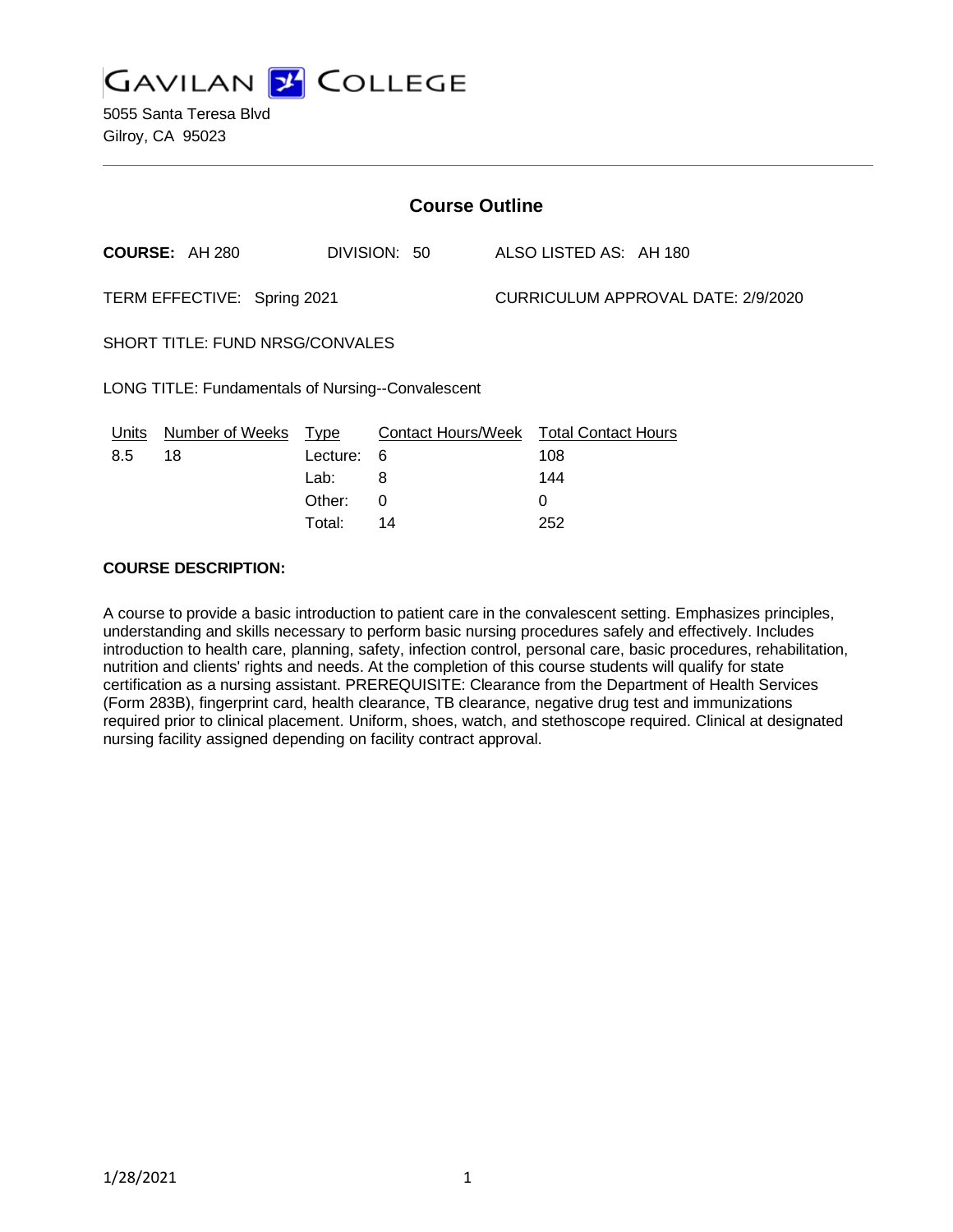# PREREQUISITES:

(Completion of , as , with a grade of or better. (Completion of ENGL 440, as UG, with a grade of C or better. AND Completion of ENGL 420, as UG, with a grade of C or better.) OR (Completion of ENGL 440, as UG, with a grade of C or better. AND Completion of ESL 562, as UG, with a grade of C or better.) OR (Completion of ESL 563, as UG, with a grade of C or better. AND Completion of ENGL 420, as UG, with a grade of C or better.) OR (Completion of ESL 563, as UG, with a grade of C or better. AND Completion of ESL 562, as UG, with a grade of C or better.) OR (Score of 15 on CTEP Writing AND Completion of ENGL 420, as UG, with a grade of C or better.) OR (Score of 15 on CTEP Writing AND Completion of ESL 562, as UG, with a grade of C or better.) OR (Completion of ENGL 440, as UG, with a grade of C or better. AND Score of 18 on CTEP Reading) OR (Completion of ESL 563, as UG, with a grade of C or better. AND Score of 18 on CTEP Reading) OR (Score of 15 on CTEP Writing AND Score of 18 on CTEP Reading) OR (Completion of ENGL 250, as UG, with a grade of C or better. AND Completion of ENGL 260, as UG, with a grade of C or better.) OR (Completion of ENGL 250P, as UG, with a grade of C or better. AND Completion of ENGL 260P, as UG, with a grade of C or better.) OR (Completion of SSCI 270A, as UG, with a grade of C or better. AND Completion of ENGL 250, as UG, with a grade of C or better.) OR (Completion of SSCI 270B, as UG, with a grade of C or better. AND Completion of ENGL 250, as UG, with a grade of C or better.) OR Completion of ENGL 1A, as UG, with a grade of C or better. OR Completion of ENGL 1B, as UG, with a grade of C or better. OR Completion of ENGL 1C, as UG, with a grade of C or better. OR (Score of 1300 on Accuplacer English Writing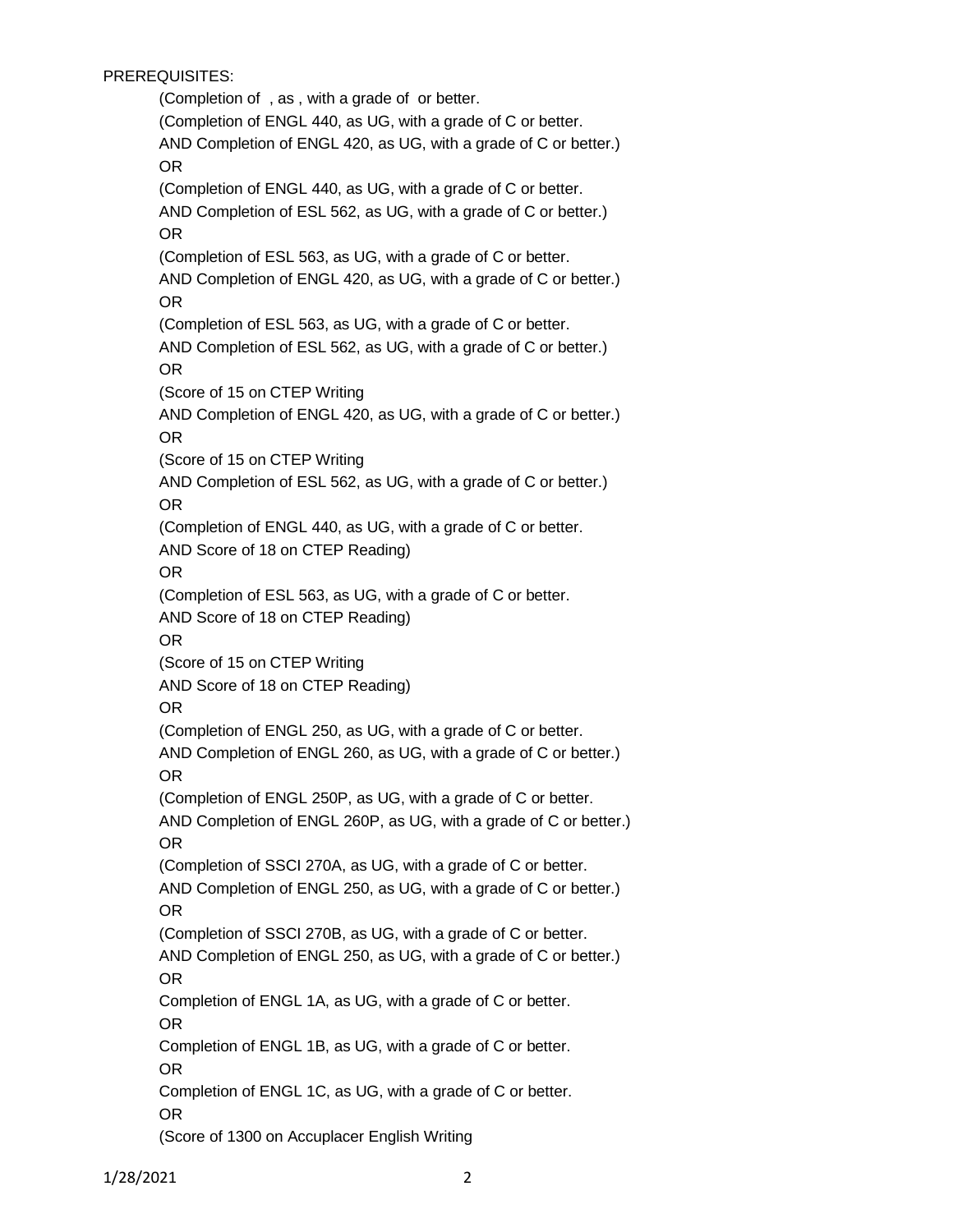AND Completion of ENGL 420, as UG, with a grade of C or better.) OR (Score of 3300 on Accuplacer English Reading AND Completion of ENGL 440, as UG, with a grade of C or better.) OR (Score of 1300 on Accuplacer English Writing AND Completion of ESL 562, as UG, with a grade of C or better.) OR (Score of 3300 on Accuplacer English Reading AND Completion of ESL 563, as UG, with a grade of C or better.) OR (Score of 1300 on Accuplacer English Writing AND Score of 3300 on Accuplacer English Reading) Completion of , as , with a grade of or better.) AND (Completion of MATH 402, as UG, with a grade of C or better. OR (Completion of MATH 404D, as UG, with a grade of C or better. AND Completion of MATH 404E, as UG, with a grade of C or better. AND Completion of MATH 404F, as UG, with a grade of C or better.) OR Completion of MATH 411, as UG, with a grade of C or better. OR Completion of MATH 430, as UG, with a grade of C or better. OR Completion of MATH 205, as UG, with a grade of C or better. OR Completion of MATH 205A, as UG, with a grade of C or better. OR Completion of MATH 205B, as UG, with a grade of C or better. OR Completion of MATH 233, as UG, with a grade of C or better. OR Completion of MATH 233A, as UG, with a grade of C or better. OR Completion of MATH 233B, as UG, with a grade of C or better. OR Completion of MATH 235, as UG, with a grade of C or better. OR Completion of MATH 240, as UG, with a grade of C or better. OR Completion of MATH 242, as UG, with a grade of C or better. OR Completion of MATH 5, as UG, with a grade of C or better. OR Completion of MATH 6, as UG, with a grade of C or better. OR Completion of MATH 7, as UG, with a grade of C or better. OR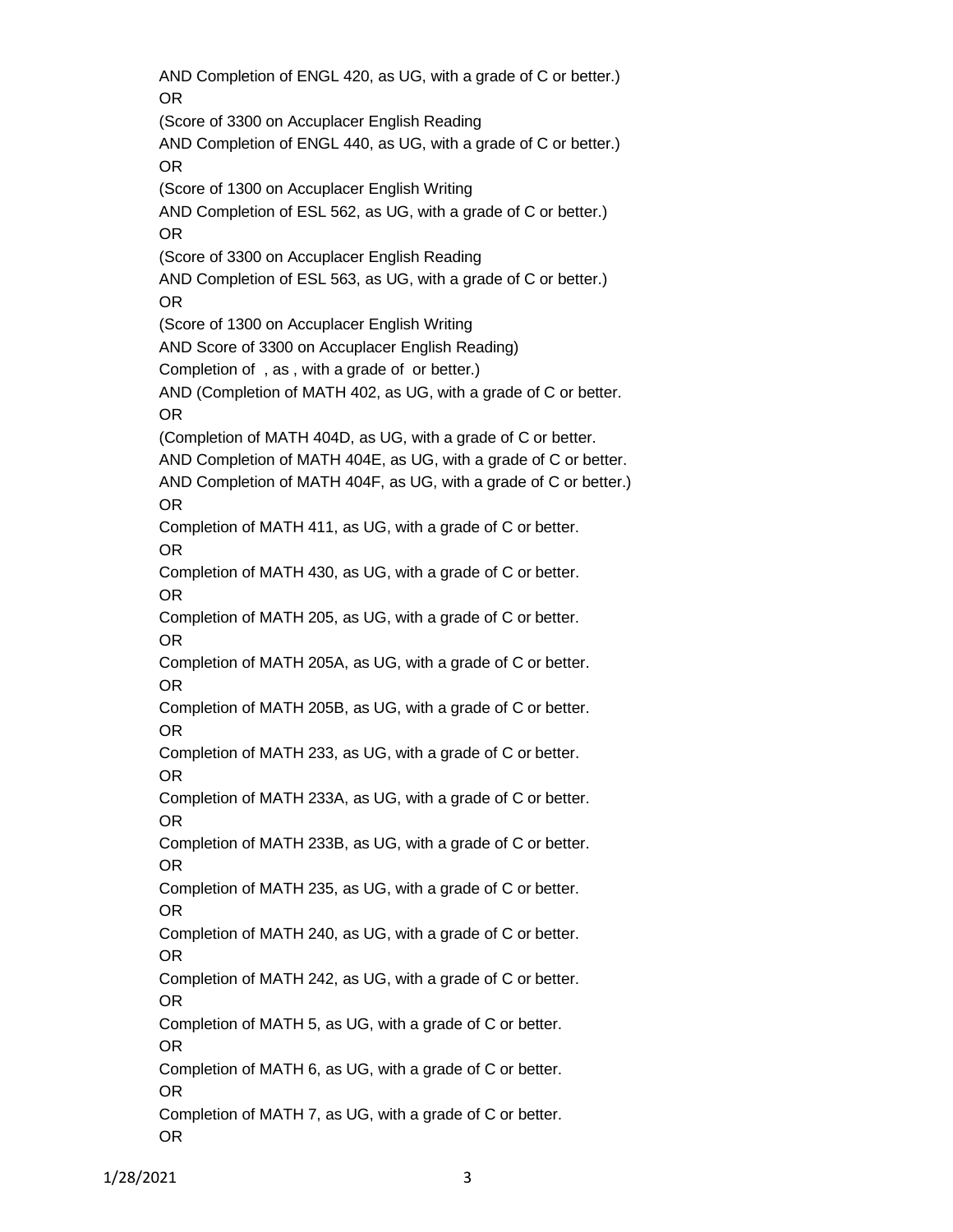Completion of MATH 8A, as UG, with a grade of C or better. OR Completion of MATH 12, as UG, with a grade of C or better. OR Completion of MATH 14, as UG, with a grade of C or better. OR Completion of MATH 1A, as UG, with a grade of C or better. OR Completion of MATH 1B, as UG, with a grade of C or better. OR Completion of MATH 1C, as UG, with a grade of C or better. OR Score of 18 on Algebra Readiness OR Score of 12 on Elementary Algebra OR Score of 15 on Intermediate Algebra OR Score of 30 on Algebra Readiness - Revised OR Score of 2400 on Accuplacer Math) OR (Score of 1500 on MM CCCApply English AND Score of 2600 on MM CCCApply Math) OR (Score of 1500 on MM Placement Tool English AND Score of 2600 on MM Placement Tool Math)

### COREQUISITES:

CREDIT STATUS: D - Credit - Degree Applicable

GRADING MODES

L - Standard Letter Grade

REPEATABILITY: N - Course may not be repeated

#### SCHEDULE TYPES:

- 02 Lecture and/or discussion
- 03 Lecture/Laboratory
- 04 Laboratory/Studio/Activity
- 047 Laboratory LEH 0.7
- 05 Hybrid
- 71 Dist. Ed Internet Simultaneous
- 72 Dist. Ed Internet Delayed
- 73 Dist. Ed Internet Delayed LAB
- 737 Dist. Ed Internet LAB-LEH 0.7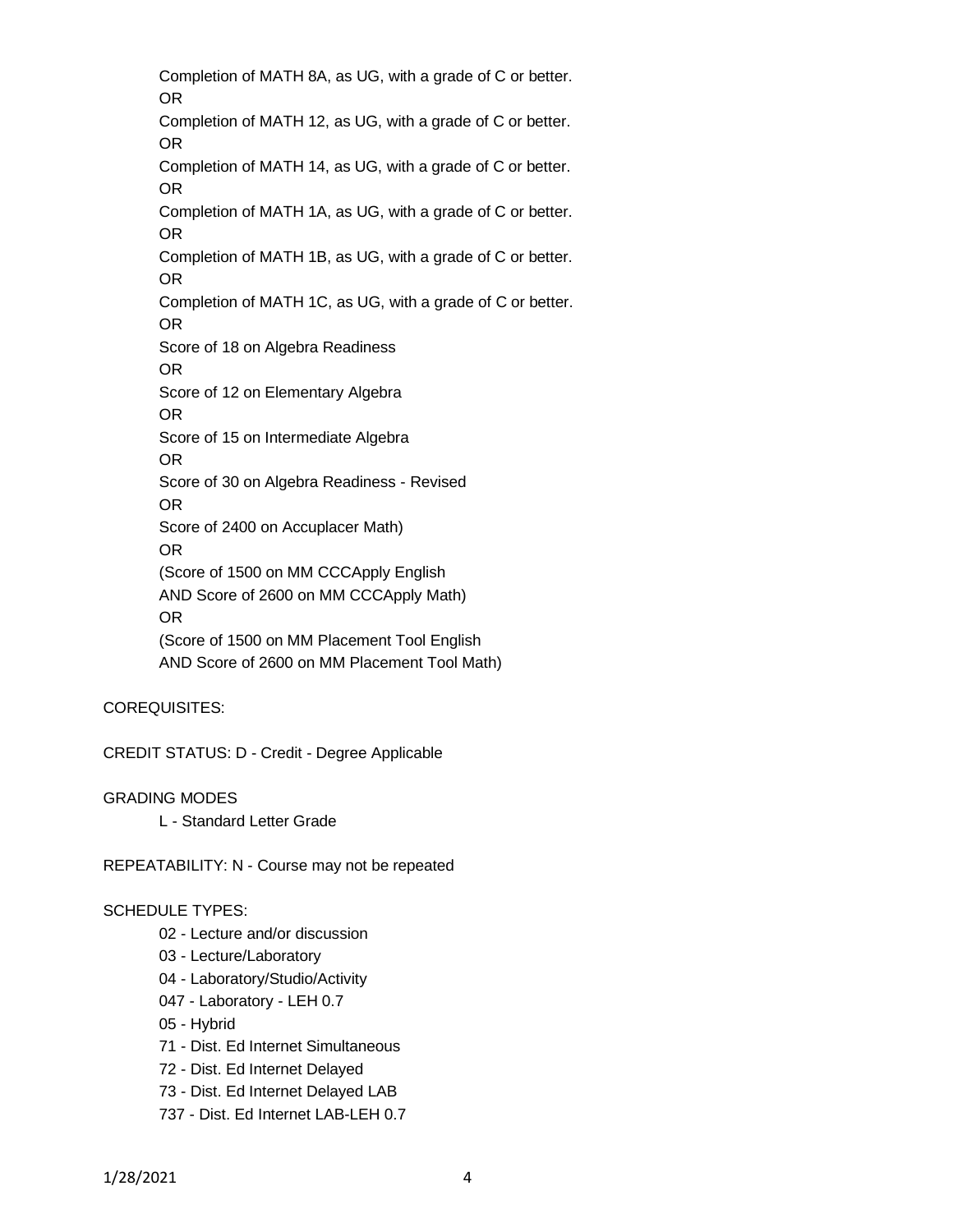### **STUDENT LEARNING OUTCOMES:**

By the end of this course, a student should:

1. Students will analyze pre-written patient care plans and will implement the plan of care safely.

2. Student will use principles of college level mathematical concepts to correctly calculate a resident fluid intake and output, and using metric and apothecary systems to calculate height and weight.

3. Students will interact effectively with people of all ages, many cultures and ethnicities demonstrating awareness of the students' own values and opinions, as well as awareness and respect of the opinions and values of others.

4. Student will begin using nursing process to prioritize and organize nursing care and to problem solve. Nursing process includes: a. Assessment of objective and subjective patient data b. Analyzing the data and using the information to develop patient outcomes in planning patient care c. Listening and implementing nursing interventions which will accomplish the defined outcomes for a given patient d. Evaluating the interventions' effectiveness in meeting the outcomes e. Revising the plan of care as needed based on the information from the evaluation.

5. Student will use therapeutic nursing interventions which reflect the standard of nursing practice. This will be exhibited by the student's ability to use psychomotor and psychosocial interventions which promote health; and prevent, minimize, or resolve problems as identified by the nurse and patient. Therapeutic interventions are independent actions grouped in theory-based research and experiences.

### **CONTENT, STUDENT PERFORMANCE OBJECTIVES, OUT-OF-CLASS ASSIGNMENTS**

Curriculum Approval Date: 2/9/2020

## LECTURE CONTENT:

The Fundamentals of Nursing Course will prepare students to perform basic nursing skills and duties in the convalescent care setting. The course

includes lecture and clinical practice in the nursing lab and at local convalescent hospitals. At the completion of this course, students who have maintained a grade of "C" and have complied with the attendance policies will be eligible to apply for certification from the State of California which will complete job entry requirements. Gavilan College students earn 8.5 college units for successful

completion of this course.

Skills learned will include: promoting resident rights and independence, medical and surgical asepsis, body mechanics, rehabilitative/restorative care, emergency

procedures and prevention of catastrophe, resident care skills, vital signs, weights and measures, resident care procedures, nutrition, observation and charting.

15 hours theory

Module 1: Introduction

Module 2: Patient Rights 1 hour

Module 3: Interpersonal Skills

Module 4: Prevention and Management of Catastrophe and Unusual Occurrences

Module 5: Body Mechanics

Module 6: Medical & Surgical Asepsis

Module 15: Observation & Charting

10 hours theory

Module 6: Medical and Surgical Asepsis

Module 8: Patient Care Skills ? 1 hour

Module 4 and 12: Prevention and Management of Catastrophe and Unusual Occurrences and Emergency Procedures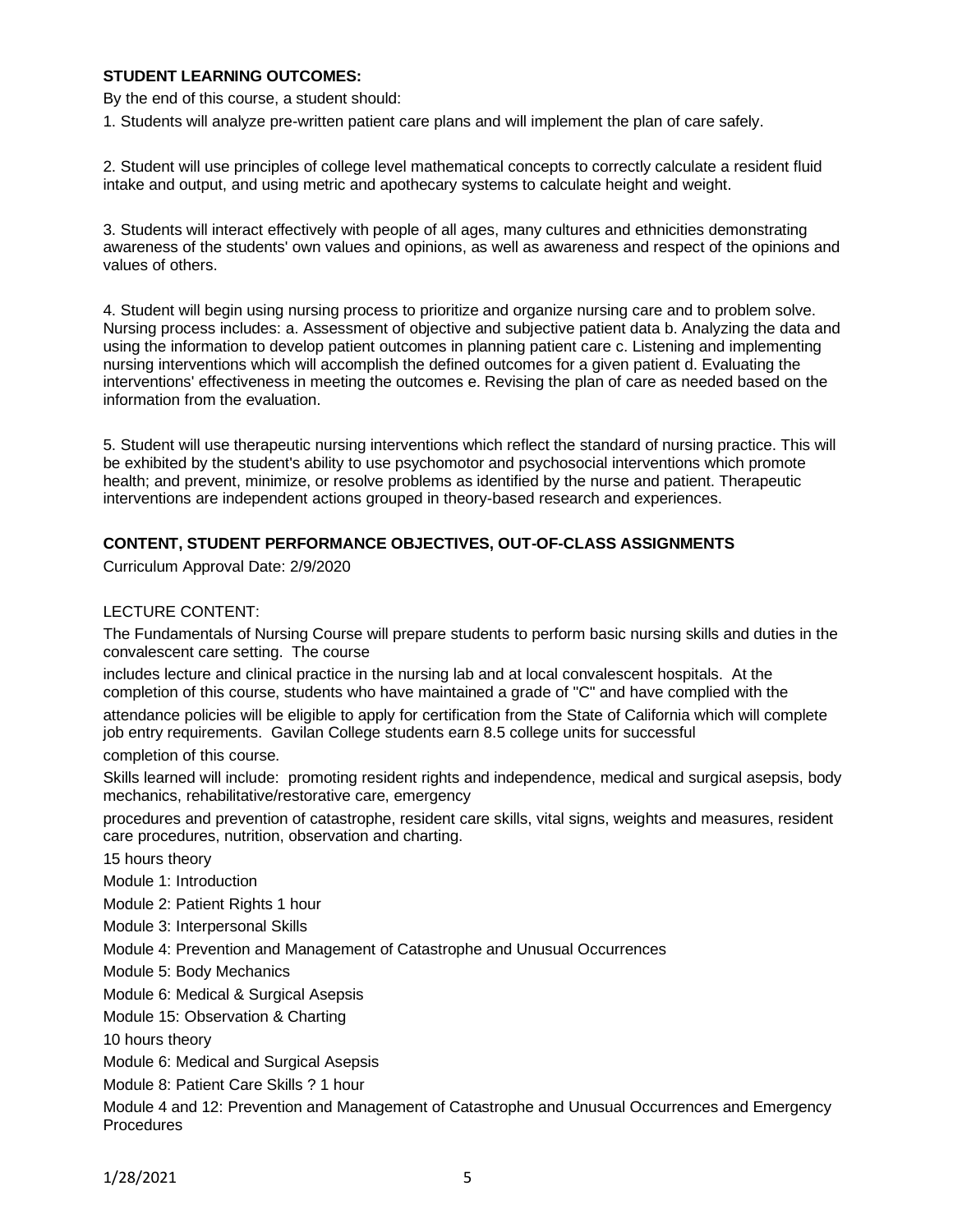Module 8: Patient Care Skills - 1 hour Module 14: Rehabilitative 10 hours theory Orientation to Clinical Site Assignments Module 2: Resident Rights Module 4: Prevention and Management of Catastrophe and Environmental Emergencies Module 6: Medical Surgical Asepsis Module 8: Patient Care Skills 10 hours theory Module 5: Body Mechanics Module 6: Medical Surgical Asepsis Module 8: Patient Care Skills Module 9: Patient Care Procedures Module 10: Vital Signs 10 hours theory Module 5: Body Mechanics Module 8: Patient Care Skills Module 9: Patient Care Procedures Module 10: Vital Signs Module 11: Nutrition Module 12: Emergency Procedures Module 13: Long Term Care Patient Module 15: Observation and Charting 10 hours theory Module 7: Weights Module 8: Patient Care Skills Module 11: Nutrition Module 13: Long Term Care Resident Module 16: Death and Dying 10 hours theory Module 8: Patient Care Skills Module 9: Patient Care Procedures Module 13: Long Term Care Resident Module 17: Abuse 10 hours theory Module 7: Weights & Measures Module 8: Patient Care Skills - 5hours Module 9: Patient Care Procedures Module 14: Rehabilitation and Restorative Care Module 16: Death and Dying Module 17: Abuse 10 hours theory Module 15: Observation and Charting Module 14: Rehabilitative Nursing Module 13: Long Term Care Resident Module 8: Patient Care Skills Module 10: Vital Signs 10 hours theory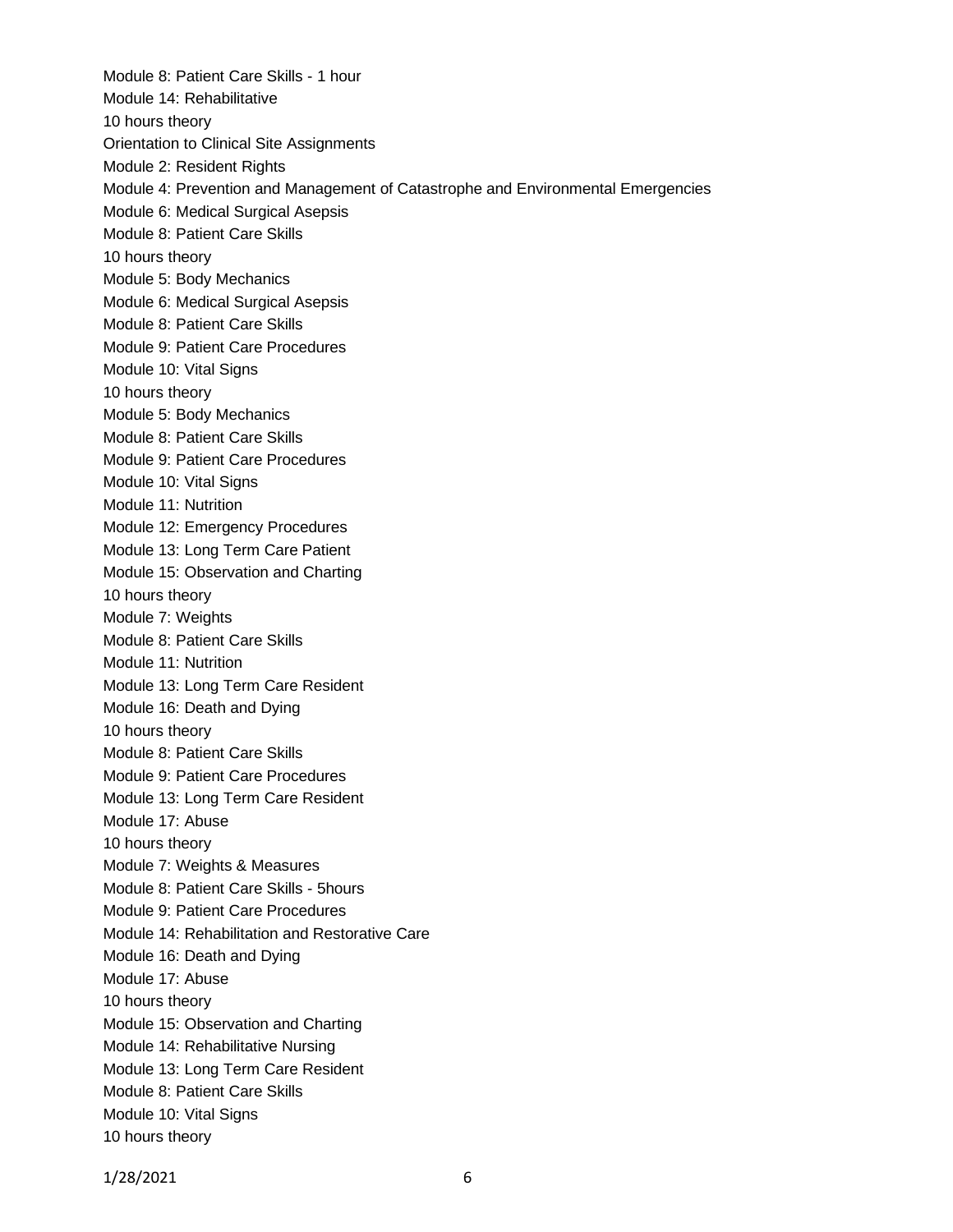Module 9: Patient Care Module 8: Patient Care Skills 3 hours Final exam

LAB CONTENT:

Lab will consist of 8 contact hours per week, total of 144 hours. Lab practice will include:

- 1. Performing selected nursing procedures required to meet a resident's basic needs.
- 2. Completing assigned resident care.
- 3. Work effectively with other nursing team members in order to provide optimum resident care.
- 4. Report observations and the effects of his/her care given to the assigned resident.
- 5. Establishing a rapport with resident and obtaining information from resident.
- 6. Recognizing that each resident is a unique individual with varying needs.
- 7. Recognizing ethical and legal implications of administering nursing care.
- 8. Assuming responsibility for his/her own professional image.

### **METHODS OF INSTRUCTION:**

Lecture, discussion, demonstration/return demonstration, supervised clinical practice, quizzes, exams, clinical performance exam.

## **OUT OF CLASS ASSIGNMENTS:**

Required Outside Hours: 108

Assignment Description: Students complete homework assignment as directed by the instructor.

## **METHODS OF EVALUATION:**

Writing assignments Percent of total grade: 35.00 % Writing assignments: 35% - 45% Written Homework Other: quizzes, midterm & final exam If this is a degree applicable course, but substantial writing assignments are not appropriate, indicate reason: Course primarily involves skill demonstration or problem solving Problem-solving assignments Percent of total grade: 35.00 %

Problem-solving demonstrations: 35% - 45% Homework problems Quizzes Exams Skill demonstrations Percent of total grade: 100.00 % Skill demonstrations: 100% Class/Clinical performance Performance exams Objective examinations Percent of total grade: 35.00 % Objective examinations: 35% - 40% Multiple choice True/false Matching items Completion